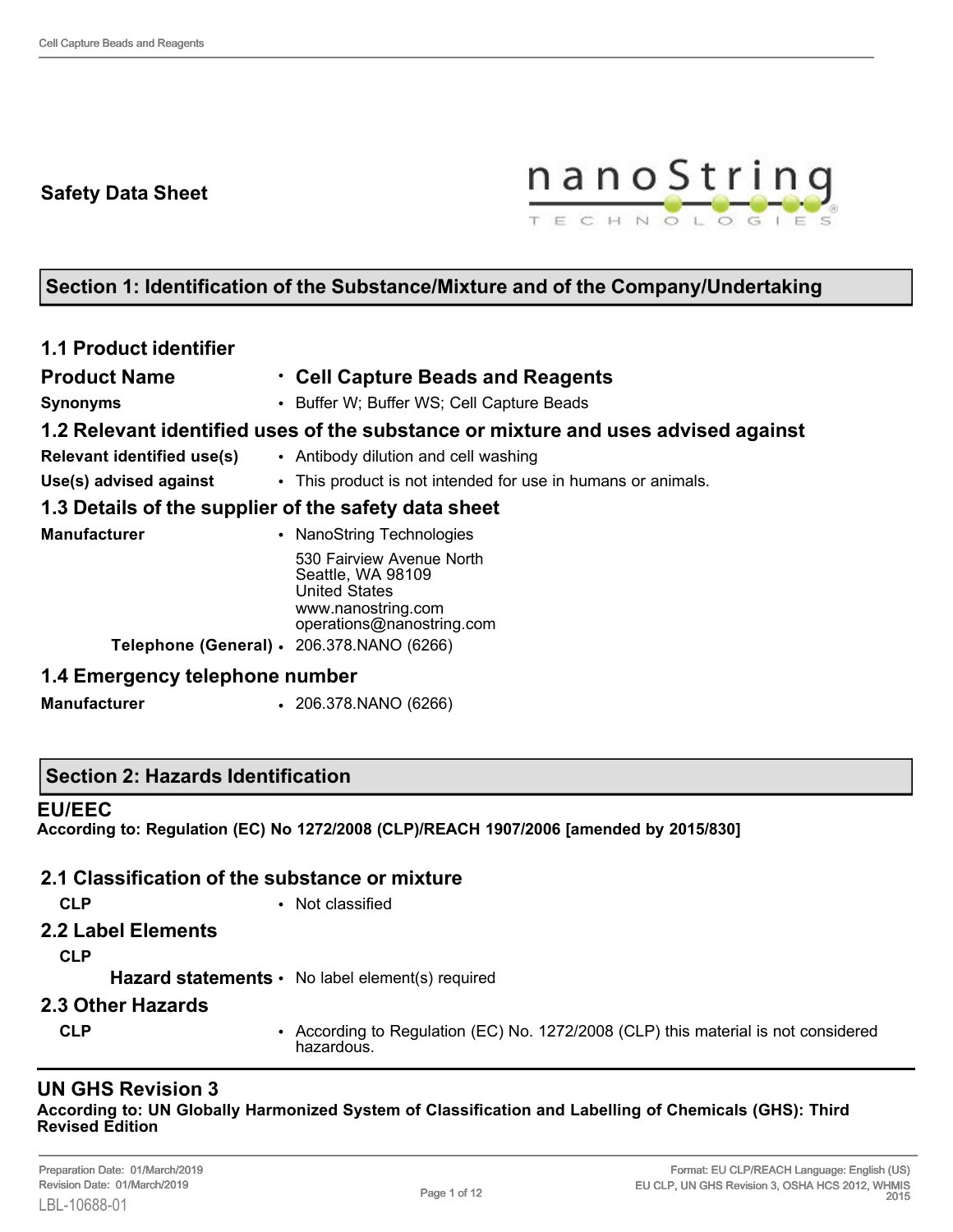| 2.1 Classification of the substance or mixture |                                                                                                                                             |  |  |
|------------------------------------------------|---------------------------------------------------------------------------------------------------------------------------------------------|--|--|
| <b>UN GHS</b>                                  | • Not classified                                                                                                                            |  |  |
| 2.2 Label elements                             |                                                                                                                                             |  |  |
| <b>UN GHS</b>                                  |                                                                                                                                             |  |  |
|                                                | <b>Hazard statements •</b> No label element(s) required                                                                                     |  |  |
| <b>Precautionary statements</b>                |                                                                                                                                             |  |  |
| 2.3 Other hazards                              |                                                                                                                                             |  |  |
| <b>UN GHS</b>                                  | • According to the Globally Harmonized System for Classification and Labeling (GHS)<br>this product is not considered hazardous             |  |  |
| <b>United States (US)</b>                      |                                                                                                                                             |  |  |
| According to: OSHA 29 CFR 1910.1200 HCS        |                                                                                                                                             |  |  |
| 2.1 Classification of the substance or mixture |                                                                                                                                             |  |  |
| <b>OSHA HCS 2012</b>                           | • Not classified                                                                                                                            |  |  |
| 2.2 Label elements                             |                                                                                                                                             |  |  |
| <b>OSHA HCS 2012</b>                           |                                                                                                                                             |  |  |
|                                                | Hazard statements · No label element(s) required                                                                                            |  |  |
| 2.3 Other hazards                              |                                                                                                                                             |  |  |
| <b>OSHA HCS 2012</b>                           | • This product is not considered hazardous under the U.S. OSHA 29 CFR 1910.1200<br><b>Hazard Communication Standard</b>                     |  |  |
| Canada<br><b>According to: WHMIS 2015</b>      |                                                                                                                                             |  |  |
| 2.1 Classification of the substance or mixture |                                                                                                                                             |  |  |
| <b>WHMIS 2015</b>                              | • Not classified                                                                                                                            |  |  |
| 2.2 Label elements<br><b>WHMIS 2015</b>        |                                                                                                                                             |  |  |
|                                                | <b>Hazard statements •</b> No label element(s) required                                                                                     |  |  |
| <b>Precautionary statements</b>                |                                                                                                                                             |  |  |
| 2.3 Other hazards                              |                                                                                                                                             |  |  |
| <b>WHMIS 2015</b>                              | • In Canada, the product mentioned above is not considered hazardous under the<br>Workplace Hazardous Materials Information System (WHMIS). |  |  |

# **Section 3 - Composition/Information on Ingredients**

## **3.1 Substances**

• Material does not meet the criteria of a substance.

## **3.2 Mixtures**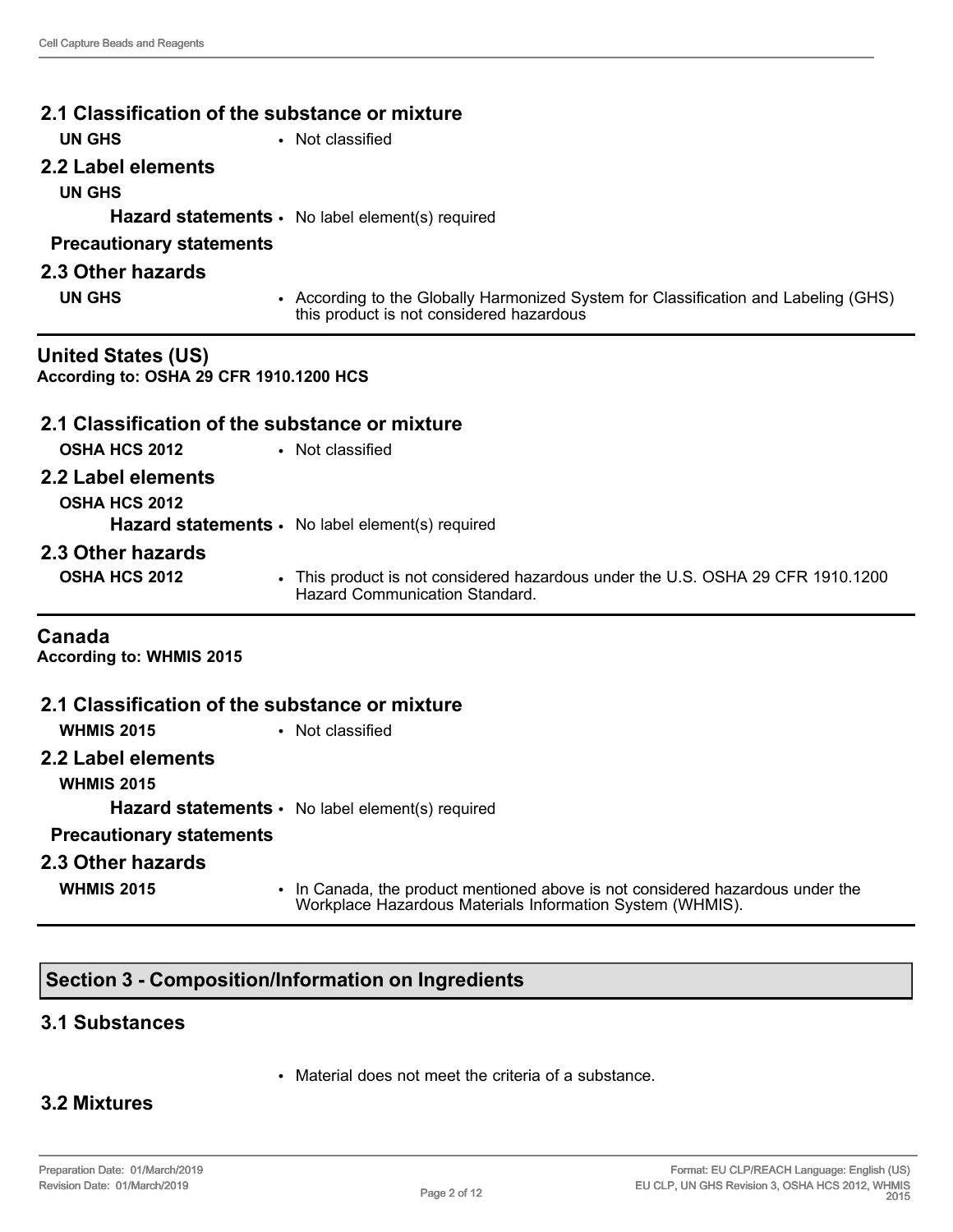| <b>Composition</b>             |                                                                                                                                                                                                                                                                                                                                                                                                                                                                                                                                                                                                                                                                                                                                                                                             |                   |                                                                                                                                                                      |                                                                                                                                                        |                 |
|--------------------------------|---------------------------------------------------------------------------------------------------------------------------------------------------------------------------------------------------------------------------------------------------------------------------------------------------------------------------------------------------------------------------------------------------------------------------------------------------------------------------------------------------------------------------------------------------------------------------------------------------------------------------------------------------------------------------------------------------------------------------------------------------------------------------------------------|-------------------|----------------------------------------------------------------------------------------------------------------------------------------------------------------------|--------------------------------------------------------------------------------------------------------------------------------------------------------|-----------------|
| <b>Chemical</b><br><b>Name</b> | <b>Identifiers</b>                                                                                                                                                                                                                                                                                                                                                                                                                                                                                                                                                                                                                                                                                                                                                                          | $\frac{0}{0}$     | <b>LD50/LC50</b>                                                                                                                                                     | <b>Classifications According to Regulation/Directive</b>                                                                                               | <b>Comments</b> |
| Component<br>A                 | <b>NDA</b>                                                                                                                                                                                                                                                                                                                                                                                                                                                                                                                                                                                                                                                                                                                                                                                  | >98%              | <b>NDA</b>                                                                                                                                                           | <b>EU CLP: Not Classified</b><br><b>UN GHS Revision 3: Not Classified</b><br><b>OSHA HCS 2012: Not Classified</b><br><b>WHMIS 2015: Not Classified</b> | <b>NDA</b>      |
| Component<br>D                 | <b>NDA</b>                                                                                                                                                                                                                                                                                                                                                                                                                                                                                                                                                                                                                                                                                                                                                                                  | $< 1\%$           | <b>EU CLP: Not Classified</b><br><b>UN GHS Revision 3: Not Classified</b><br><b>NDA</b><br><b>OSHA HCS 2012: Not Classified</b><br><b>WHMIS 2015: Not Classified</b> |                                                                                                                                                        | <b>NDA</b>      |
| Component<br><sub>B</sub>      | CAS:9011-18-1                                                                                                                                                                                                                                                                                                                                                                                                                                                                                                                                                                                                                                                                                                                                                                               | $< 1\%$           | Ingestion/Oral-Rat<br>LD50 · 20600 mg/kg                                                                                                                             | <b>EU CLP: Not Classified</b><br><b>UN GHS Revision 3: Not Classified</b><br><b>OSHA HCS 2012: Not Classified</b><br><b>WHMIS 2015: Not Classified</b> | <b>NDA</b>      |
| Hydrogen<br>peroxide           | EU CLP: Annex VI, Table 3.1: Ox. Liq. 1, H271; Acute<br>Tox. 4, H302; Acute Tox. 4, H332; Skin Corr. 1A, H314;<br>STOT SE 3: Resp. Irrit., H335<br>CAS:7722-84-1<br>UN GHS Revision 3: Ox. Liq. 1; Acute Tox. 4 (Oral);<br>Ingestion/Oral-Rat<br><b>EC</b><br>Acute Tox. 5 (Skin); Acute Tox. 4 (Inhl); Skin Corr. 1A;<br>LD50 · 376 mg/kg<br>Number:231-<br>Eye Dam. 1; STOT SE 3: Resp. Irrit.; Aquatic Acute 2<br>$\leq$<br>765-0<br>0.1%<br>Inhalation-Rat LC50 .<br>OSHA HCS 2012: Ox. Lig. 1; Acute Tox. 4 (Oral); Acute<br>EU Index:008-<br>Tox. 4 (Inhl); Skin Corr. 1A; Eye Dam. 1; STOT SE 3:<br>2000 mg/m <sup>3</sup><br>003-00-9<br>Resp. Irrit.<br>WHMIS 2015: Ox. Liq. 1; Acute Tox. 4 (Oral); Acute<br>Tox. 4 (Inhl); Skin Corr. 1A; Eye Dam. 1; STOT SE 3:<br>Resp. Irrit. |                   | <b>NDA</b>                                                                                                                                                           |                                                                                                                                                        |                 |
| Component<br>$\mathsf{C}$      |                                                                                                                                                                                                                                                                                                                                                                                                                                                                                                                                                                                                                                                                                                                                                                                             | $\,<\,$<br>0.02%  |                                                                                                                                                                      | EU CLP: Union workplace exposure limit<br>OSHA HCS 2012: Exposure limit                                                                                | <b>NDA</b>      |
| Sodium<br>azide                | CAS:26628-22-<br>8<br><b>EC</b><br>Number: 247-<br>$852 - 1$<br><b>EU Index:011-</b><br>004-00-7                                                                                                                                                                                                                                                                                                                                                                                                                                                                                                                                                                                                                                                                                            | $\,<\,$<br>0.001% | Ingestion/Oral-Rat<br>LD50 · 27 mg/kg<br>Inhalation-Rat<br>$LC50 \cdot 37$ mg/m <sup>3</sup><br>Skin-Rabbit LD50 ·<br>20 mg/kg                                       | EU CLP: Union workplace exposure limit<br>OSHA HCS 2012: Exposure limit                                                                                | <b>NDA</b>      |

*See Section 16 for full text of H-statements.* 

## **Section 4 - First Aid Measures**

## **4.1 Description of first aid measures**

| <b>Inhalation</b> | • Move victim to fresh air. Administer oxygen if breathing is difficult. Give artificial<br>respiration if victim is not breathing.          |
|-------------------|----------------------------------------------------------------------------------------------------------------------------------------------|
| <b>Skin</b>       | . In case of contact with substance, immediately flush skin with running water for at<br>least 20 minutes.                                   |
| Eye               | • In case of contact with substance, immediately flush eyes with running water for at<br>least 20 minutes.                                   |
| Ingestion         | • If swallowed, rinse mouth with water (only if the person is conscious) If large quantities<br>are swallowed, call a physician immediately. |
|                   | 4.2 Most important symptoms and effects, both acute and delayed                                                                              |
|                   | • Refer to Section 11 - Toxicological Information.                                                                                           |
|                   |                                                                                                                                              |

## **4.3 Indication of any immediate medical attention and special treatment needed**

**Notes to Physician** • All treatments should be based on observed signs and symptoms of distress in the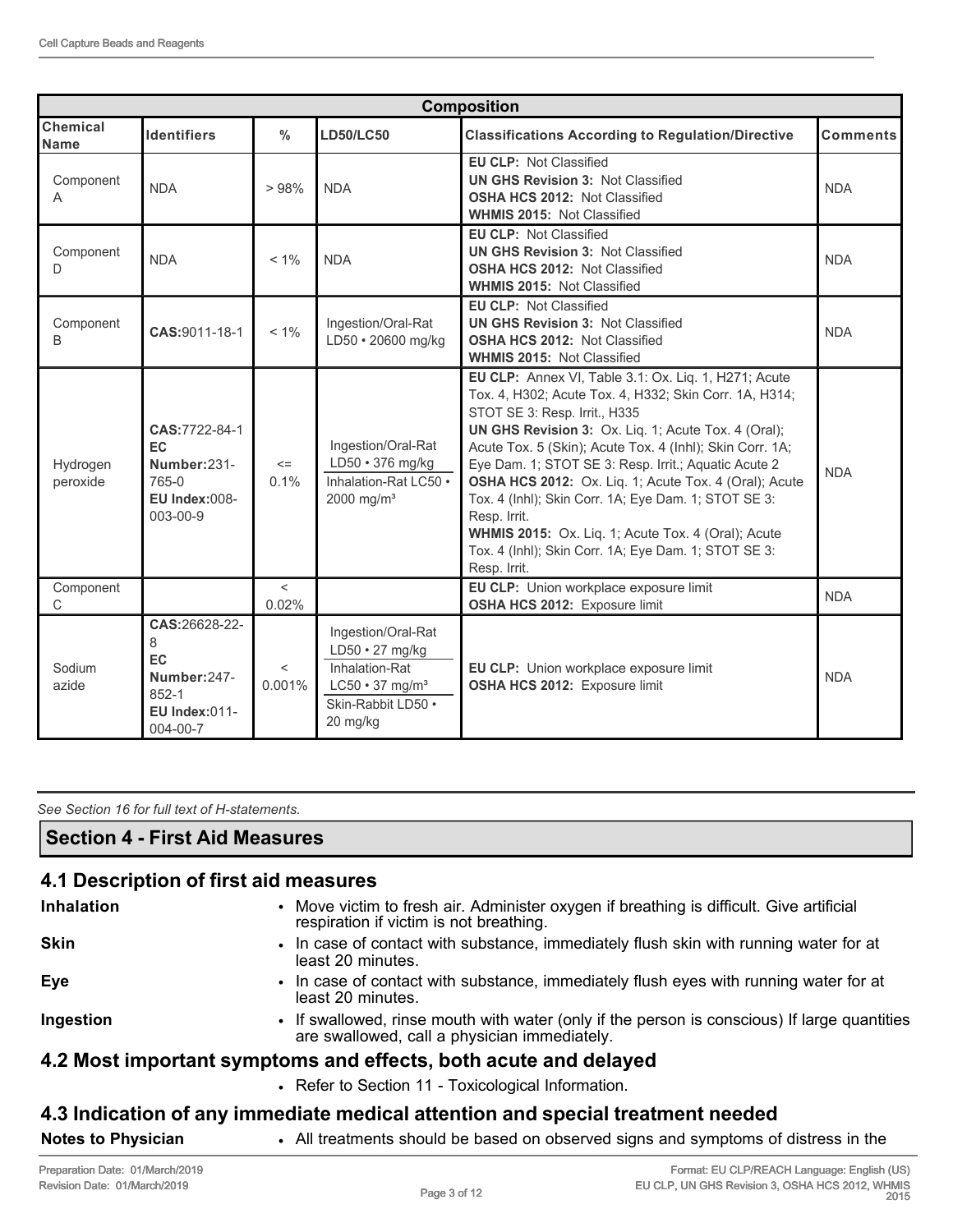patient. Consideration should be given to the possibility that overexposure to materials other than this product may have occurred.

## **Section 5 - Firefighting Measures**

### **5.1 Extinguishing media**

|                                                | Suitable Extinguishing Media • LARGE FIRE: Water spray, fog or regular foam.<br>SMALL FIRES: Dry chemical, CO2, water spray or regular foam.                                                                                                                                                                                                                                                                              |
|------------------------------------------------|---------------------------------------------------------------------------------------------------------------------------------------------------------------------------------------------------------------------------------------------------------------------------------------------------------------------------------------------------------------------------------------------------------------------------|
| <b>Unsuitable Extinguishing</b><br>Media       | • No data available.                                                                                                                                                                                                                                                                                                                                                                                                      |
|                                                | 5.2 Special hazards arising from the substance or mixture                                                                                                                                                                                                                                                                                                                                                                 |
| <b>Hazards</b>                                 | <b>Unusual Fire and Explosion •</b> Some may burn but none ignite readily.                                                                                                                                                                                                                                                                                                                                                |
| <b>Hazardous Combustion</b><br><b>Products</b> | • No data available.                                                                                                                                                                                                                                                                                                                                                                                                      |
| 5.3 Advice for firefighters                    |                                                                                                                                                                                                                                                                                                                                                                                                                           |
|                                                | • Move containers from fire area if you can do it without risk.<br>Wear positive pressure self-contained breathing apparatus (SCBA).<br>Structural firefighters' protective clothing provides limited protection in fire situations<br>ONLY; it is not effective in spill situations where direct contact with the substance is<br>possible.<br>Wear chemical protective clothing that is specifically recommended by the |

manufacturer. It may provide little or no thermal protection.

## **Section 6 - Accidental Release Measures**

#### **6.1 Personal precautions, protective equipment and emergency procedures**

| <b>Personal Precautions</b>             | • Ventilate enclosed areas. Do not walk through spilled material. Use appropriate<br>Personal Protective Equipment (PPE)                                                                                                                       |
|-----------------------------------------|------------------------------------------------------------------------------------------------------------------------------------------------------------------------------------------------------------------------------------------------|
| <b>Emergency Procedures</b>             | • Keep unauthorized personnel away. Stay upwind.                                                                                                                                                                                               |
| <b>6.2 Environmental precautions</b>    |                                                                                                                                                                                                                                                |
|                                         | • Avoid run off to waterways and sewers.                                                                                                                                                                                                       |
|                                         | 6.3 Methods and material for containment and cleaning up                                                                                                                                                                                       |
| Containment/Clean-up<br><b>Measures</b> | • Stop leak if you can do it without risk.<br>SMALL SPILLS: Take up with sand or other non-combustible absorbent material and<br>place into containers for later disposal.<br>LARGE SPILLS: Dike far ahead of liquid spill for later disposal. |
| <b>C</b> A Poforonce to other sections  |                                                                                                                                                                                                                                                |

#### **6.4 Reference to other sections**

• Refer to Section 8 - Exposure Controls/Personal Protection and Section 13 - Disposal Considerations.

#### **Section 7 - Handling and Storage**

#### **7.1 Precautions for safe handling**

**Handling** • Handle in accordance with good industrial hygiene and safety practice. Wear recommended Personal Protective Equipment when handling.

## **7.2 Conditions for safe storage, including any incompatibilities**

- 
- **Storage •** Keep container tightly closed and store at recommended temperature.

## **7.3 Specific end use(s)**

• Refer to Section 1.2 - Relevant identified uses.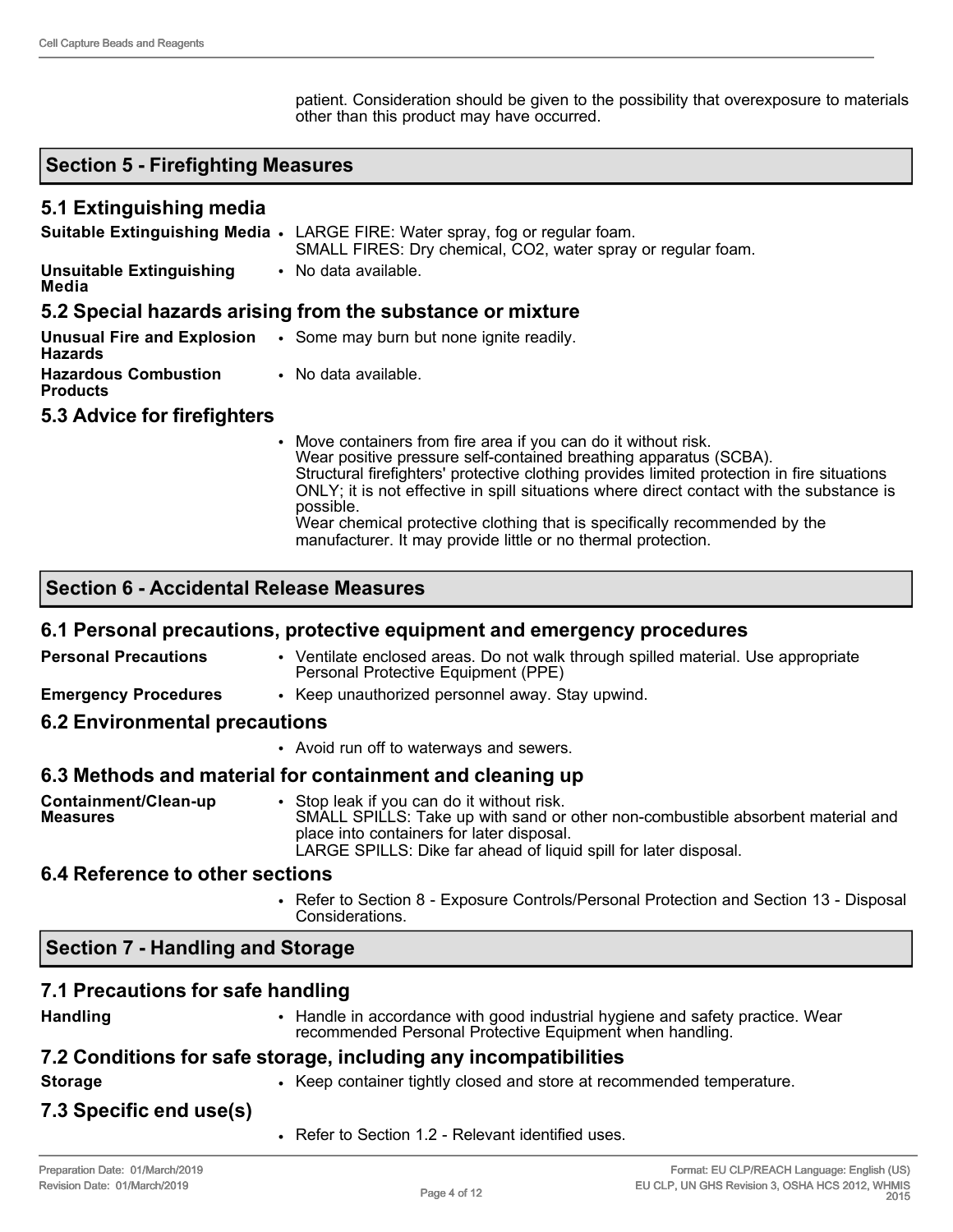# **Section 8 - Exposure Controls/Personal Protection**

## **8.1 Control parameters**

| <b>Exposure Limits/Guidelines</b>        |             |                                                                                                 |                                                             |                        |
|------------------------------------------|-------------|-------------------------------------------------------------------------------------------------|-------------------------------------------------------------|------------------------|
|                                          | ∣Result I   | <b>ACGIH</b>                                                                                    | <b>NIOSH</b>                                                | <b>OSHA</b>            |
| Sodium azide<br>$(26628 - 22 - 8)$       |             | 0.29 mg/m3 Ceiling (as Sodium<br>Ceilings azide); 0.11 ppm Ceiling (as<br>Hydrazoic acid vapor) | 10.1 ppm Ceiling (as HN3); 0.3 mg/m3  <br>Ceiling (as NaN3) | Not established        |
| Hydrogen peroxide  <br>$(7722 - 84 - 1)$ | <b>TWAs</b> | ppm TWA                                                                                         | ppm TWA; 1.4 mg/m3 TWA                                      | ppm TWA; 1.4 mg/m3 TWA |

#### **8.2 Exposure controls**

**Engineering Measures/Controls** • Good general ventilation should be used. Ventilation rates should be matched to conditions. If applicable, use process enclosures, local exhaust ventilation, or other engineering controls to maintain airborne levels below recommended exposure limits. If exposure limits have not been established, maintain airborne levels to an acceptable level.

#### **Personal Protective Equipment**

| <b>Respiratory</b>                               | In case of insufficient ventilation, wear suitable respiratory equipment. |
|--------------------------------------------------|---------------------------------------------------------------------------|
| Eye/Face                                         | • Wear protective eyewear (goggles, face shield, or safety glasses).      |
| <b>Skin/Body</b>                                 | • Wear appropriate gloves.                                                |
| <b>Environmental Exposure</b><br><b>Controls</b> | • Follow best practice for site management and disposal of waste.         |

#### **Key to abbreviations**

ACGIH = American Conference of Governmental Industrial Hygiene

NIOSH = National Institute of Occupational Safety and Health

OSHA = Occupational Safety and Health Administration

TWA = Time-Weighted Averages are based on 8h/day, 40h/week exposures

## **Section 9 - Physical and Chemical Properties**

## **9.1 Information on Basic Physical and Chemical Properties**

| <b>Material Description</b>       |              |                              |                  |  |
|-----------------------------------|--------------|------------------------------|------------------|--|
| <b>Physical Form</b>              | Liquid       | Appearance/Description       | Odorless liquid. |  |
| Color                             | Data lacking | Odor                         | <b>Odorless</b>  |  |
| Odor Threshold                    | Data lacking |                              |                  |  |
| <b>General Properties</b>         |              |                              |                  |  |
| <b>Boiling Point</b>              | Data lacking | Melting Point/Freezing Point | Data lacking     |  |
| Decomposition Temperature         | Data lacking | pH                           | Data lacking     |  |
| Specific Gravity/Relative Density | Data lacking | <b>Water Solubility</b>      | Soluble 100 %    |  |
| Viscosity                         | Data lacking | <b>Explosive Properties</b>  | Data lacking     |  |
| Oxidizing Properties:             | Data lacking |                              |                  |  |
| <b>Volatility</b>                 |              |                              |                  |  |
| Vapor Pressure                    | Data lacking | <b>Vapor Density</b>         | Data lacking     |  |
| <b>Evaporation Rate</b>           | Data lacking |                              |                  |  |
| Flammability                      |              |                              |                  |  |
| Flash Point                       | Data lacking | UEL                          | Data lacking     |  |
| LEL                               | Data lacking | Autoignition                 | Data lacking     |  |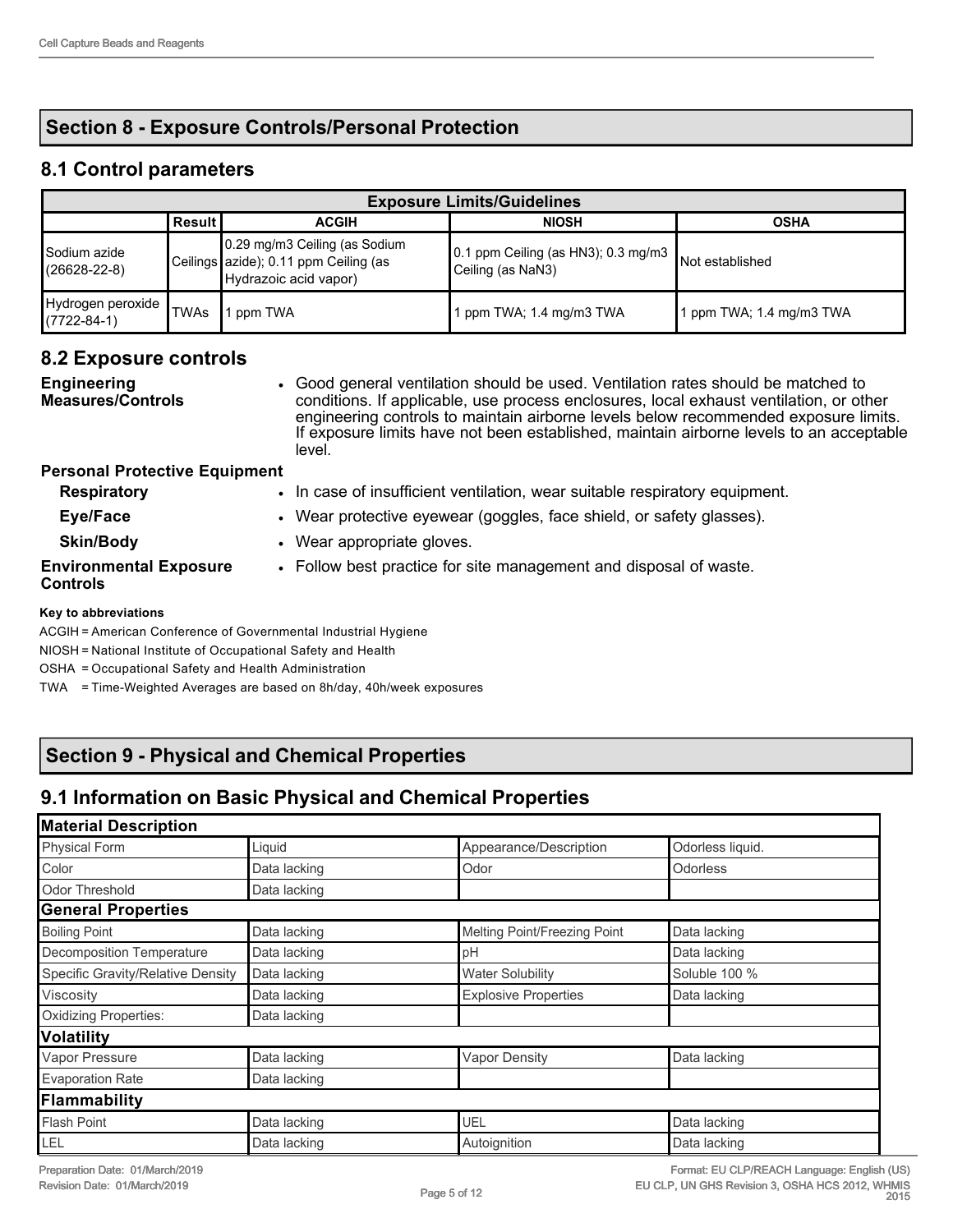| Flammability (solid, gas)                        | Data lacking |  |  |  |
|--------------------------------------------------|--------------|--|--|--|
| Environmental                                    |              |  |  |  |
| Octanol/Water Partition coefficient Data lacking |              |  |  |  |

#### **9.2 Other Information**

• No additional physical and chemical parameters noted.

## **Section 10: Stability and Reactivity**

#### **10.1 Reactivity**

• No dangerous reaction known under conditions of normal use.

#### **10.2 Chemical stability**

• Stable

#### **10.3 Possibility of hazardous reactions**

• Hazardous polymerization will not occur.

## **10.4 Conditions to avoid**

• Incompatible materials.

#### **10.5 Incompatible materials**

• Strong oxidizing agents.

#### **10.6 Hazardous decomposition products**

• Thermal decomposition can lead to release of irritating and toxic gases and vapors. Carbon oxides.

# **Section 11 - Toxicological Information**

## **11.1 Information on toxicological effects**

| <b>Components</b>                     |              |                                                                                                                                                                                                                                                                                                                                                                                                                                                                                                                                                                                                                                                                                                                                                                                                                                                                                                                                                                                                                                                                                                                                                                                                                                                                                                                                                                                                                                                                                                                                                                                                                                                                                                                                                                                                                                                     |  |  |
|---------------------------------------|--------------|-----------------------------------------------------------------------------------------------------------------------------------------------------------------------------------------------------------------------------------------------------------------------------------------------------------------------------------------------------------------------------------------------------------------------------------------------------------------------------------------------------------------------------------------------------------------------------------------------------------------------------------------------------------------------------------------------------------------------------------------------------------------------------------------------------------------------------------------------------------------------------------------------------------------------------------------------------------------------------------------------------------------------------------------------------------------------------------------------------------------------------------------------------------------------------------------------------------------------------------------------------------------------------------------------------------------------------------------------------------------------------------------------------------------------------------------------------------------------------------------------------------------------------------------------------------------------------------------------------------------------------------------------------------------------------------------------------------------------------------------------------------------------------------------------------------------------------------------------------|--|--|
| Hydrogen<br>peroxide (<=<br>$ 0.1\% $ | 7722<br>-84- | Acute Toxicity: Ingestion/Oral-Rat LD50 · 376 mg/kg; Gastrointestinal:Peritonitis; Blood:Pigmented or nucleated red<br>blood cells; Blood:Changes in leucocyte (WBC) count; Ingestion/Oral-Man LDLo · 1429 mg/kg; Behavioral:Coma;<br>Gastrointestinal: Change in structure or function of esophagus; Gastrointestinal: Nausea or<br>vomiting; Ingestion/Oral-Woman LDLo · 2626 µg/kg; Behavioral:Coma; Lungs, Thorax, or Respiration:Cyanosis;<br>Gastrointestinal: Nausea or vomiting; Ingestion/Oral-Man TDLo · 1.429 mL/kg; Brain and Coverings: Changes in<br>circulation (Hemorrhage, thrombosis, etc.); Peripheral Nerve and Sensation: Flaccid paralysis with appropriate<br>anesthesia; Vascular: Acute arterial occlusion; Skin-Rat LD50 · 3 g/kg;<br>Multi-dose Toxicity: Ingestion/Oral-Rabbit TDLo . 8.75 mg/kg 25 Week(s)-Continuous; Endocrine: Effect on menstrual<br>cycle; Reproductive Effects:Paternal Effects:Spermatogenesis; Nutritional and Gross Metabolic:Gross Metabolite<br>Changes: Weight loss or decreased weight gain; Ingestion/Oral-Rat TDLo · 8.75 mg/kg 25 Week(s)-Continuous;<br>Endocrine:Effect on menstrual cycle; Reproductive Effects:Paternal Effects:Spermatogenesis; Nutritional and Gross<br>Metabolic: Gross Metabolite Changes: Weight loss or decreased weight gain;<br>Tumorigen / Carcinogen: Ingestion/Oral-Mouse • 168 g/kg 30 Week(s)-Continuous; Tumorigenic: Equivocal<br>tumorigenic agent by RTECS criteria; Gastrointestinal:Tumors; Ingestion/Oral-Mouse TDLo · 144 g/kg 26 Week(s)-<br>Continuous; Tumorigenic: Equivocal tumorigenic agent by RTECS criteria; Gastrointestinal: Tumors; Skin-Mouse<br>TDLo • 4032 mg/kg 18 Week(s)-Intermittent; Tumorigenic: Carcinogenic by RTECS criteria; Skin and<br>Appendages:Other:Tumors; Tumorigenic:Facilitates action of known carcinogen |  |  |
| Component B<br>$\leq (1\%)$           | -18-         | 9011 Acute Toxicity: Ingestion/Oral-Rat LD50 · 20600 mg/kg; Behavioral:Somnolence (general depressed activity);<br>Behavioral: Ataxia; Gastrointestinal: Hypermotility, diarrhea;<br>Mutagen: Micronucleus test • Ingestion/Oral-Mouse • 84 g/kg 14 Day(s)-Intermittent                                                                                                                                                                                                                                                                                                                                                                                                                                                                                                                                                                                                                                                                                                                                                                                                                                                                                                                                                                                                                                                                                                                                                                                                                                                                                                                                                                                                                                                                                                                                                                             |  |  |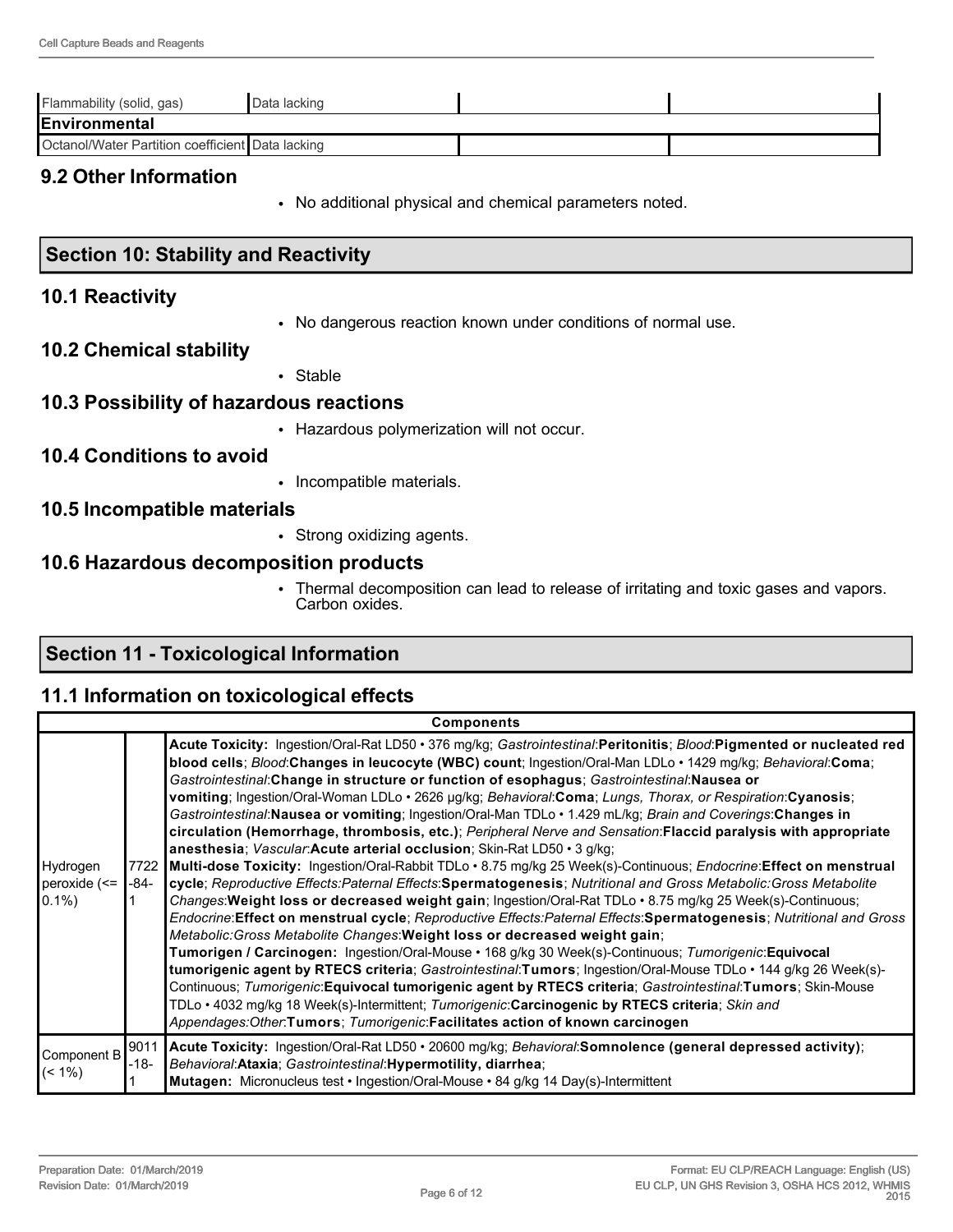| <b>GHS Properties</b>            | <b>Classification</b>                                                                                         |
|----------------------------------|---------------------------------------------------------------------------------------------------------------|
| <b>Acute toxicity</b>            | EU/CLP · Data lacking<br>UN GHS 3 . Data lacking<br>OSHA HCS 2012 . Data lacking<br>WHMIS 2015 . Data lacking |
| <b>Skin corrosion/Irritation</b> | EU/CLP · Data lacking<br>UN GHS 3 . Data lacking<br>OSHA HCS 2012 . Data lacking<br>WHMIS 2015 . Data lacking |
| Serious eye damage/Irritation    | EU/CLP · Data lacking<br>UN GHS 3 . Data lacking<br>OSHA HCS 2012 . Data lacking<br>WHMIS 2015 . Data lacking |
| <b>Skin sensitization</b>        | EU/CLP · Data lacking<br>UN GHS 3 . Data lacking<br>OSHA HCS 2012 . Data lacking<br>WHMIS 2015 . Data lacking |
| <b>Respiratory sensitization</b> | EU/CLP · Data lacking<br>UN GHS 3 . Data lacking<br>OSHA HCS 2012 . Data lacking<br>WHMIS 2015 . Data lacking |
| <b>Aspiration Hazard</b>         | EU/CLP · Data lacking<br>UN GHS 3 . Data lacking<br>OSHA HCS 2012 . Data lacking<br>WHMIS 2015 . Data lacking |
| Carcinogenicity                  | EU/CLP · Data lacking<br>UN GHS 3 . Data lacking<br>OSHA HCS 2012 . Data lacking<br>WHMIS 2015 . Data lacking |
| <b>Germ Cell Mutagenicity</b>    | EU/CLP · Data lacking<br>UN GHS 3 . Data lacking<br>OSHA HCS 2012 . Data lacking<br>WHMIS 2015 . Data lacking |
| <b>Toxicity for Reproduction</b> | EU/CLP · Data lacking<br>UN GHS 3 . Data lacking<br>OSHA HCS 2012 . Data lacking<br>WHMIS 2015 . Data lacking |
| <b>STOT-SE</b>                   | EU/CLP . Data lacking<br>UN GHS 3 . Data lacking<br>OSHA HCS 2012 . Data lacking<br>WHMIS 2015 . Data lacking |
| <b>STOT-RE</b>                   | EU/CLP · Data lacking<br>UN GHS 3 · Data lacking<br>OSHA HCS 2012 . Data lacking<br>WHMIS 2015 . Data lacking |

# **Potential Health Effects**

## **Inhalation**

**Acute (Immediate)** • Under normal conditions of use, no health effects are expected.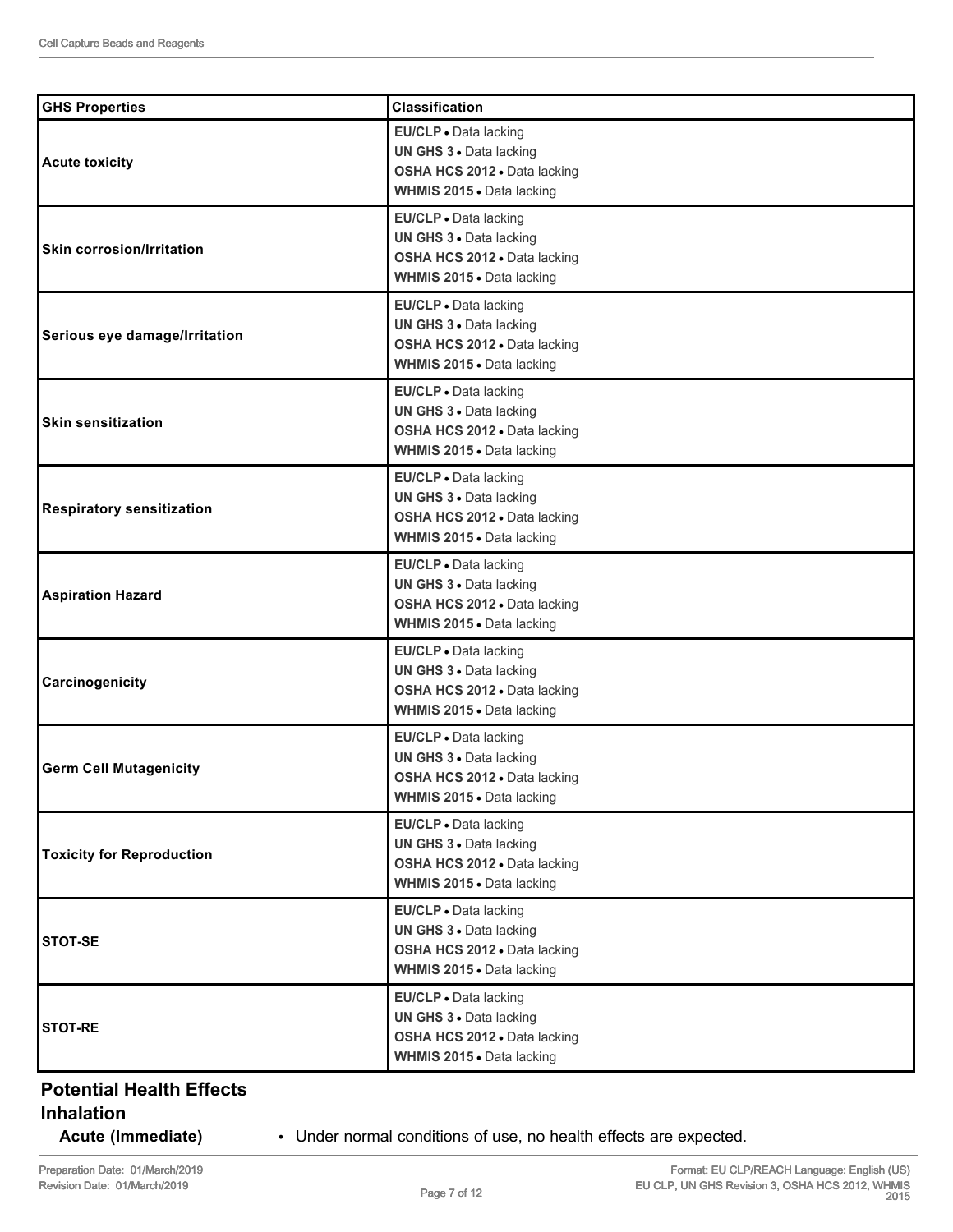| <b>Chronic (Delayed)</b> | • No data available.                                              |
|--------------------------|-------------------------------------------------------------------|
| <b>Skin</b>              |                                                                   |
| Acute (Immediate)        | • Under normal conditions of use, no health effects are expected. |
| <b>Chronic (Delayed)</b> | • No data available.                                              |
| <b>Eye</b>               |                                                                   |
| Acute (Immediate)        | • Under normal conditions of use, no health effects are expected. |
| <b>Chronic (Delayed)</b> | • No data available.                                              |
| Ingestion                |                                                                   |
| Acute (Immediate)        | • Under normal conditions of use, no health effects are expected. |
| <b>Chronic (Delayed)</b> | • No data available.                                              |
|                          |                                                                   |

**Key to abbreviations** LD = Lethal Dose

# **Section 12 - Ecological Information**

## **12.1 Toxicity**

• Material data lacking.

## **12.2 Persistence and degradability**

• Material data lacking.

## **12.3 Bioaccumulative potential**

- Material data lacking.
- **12.4 Mobility in Soil**
- Material data lacking.

## **12.5 Results of PBT and vPvB assessment**

- No PBT and vPvB assessment has been conducted.
- **12.6 Other adverse effects**
	- No studies have been found.

# **Section 13 - Disposal Considerations**

# **13.1 Waste treatment methods**

- 
- **Product waste** Dispose of content and/or container in accordance with local, regional, national, and/or international regulations.
- 
- **Packaging waste Dispose of content and/or container in accordance with local, regional, national, and/or** international regulations.

# **Section 14 - Transport Information**

|              | <b>14.1 UN</b><br>number | 14.2 UN proper<br>shipping name | 14.3 Transport hazard<br>class(es) | 14.4 Packing<br>aroup | <b>14.5 Environmental</b><br>hazards |
|--------------|--------------------------|---------------------------------|------------------------------------|-----------------------|--------------------------------------|
| <b>I</b> DOT | Not Applicable           | Not Regulated                   | Not Applicable                     | Not Applicable        | <b>NDA</b>                           |
| <b>TDG</b>   | Not Applicable           | Not Regulated                   | Not Applicable                     | Not Applicable        | <b>NDA</b>                           |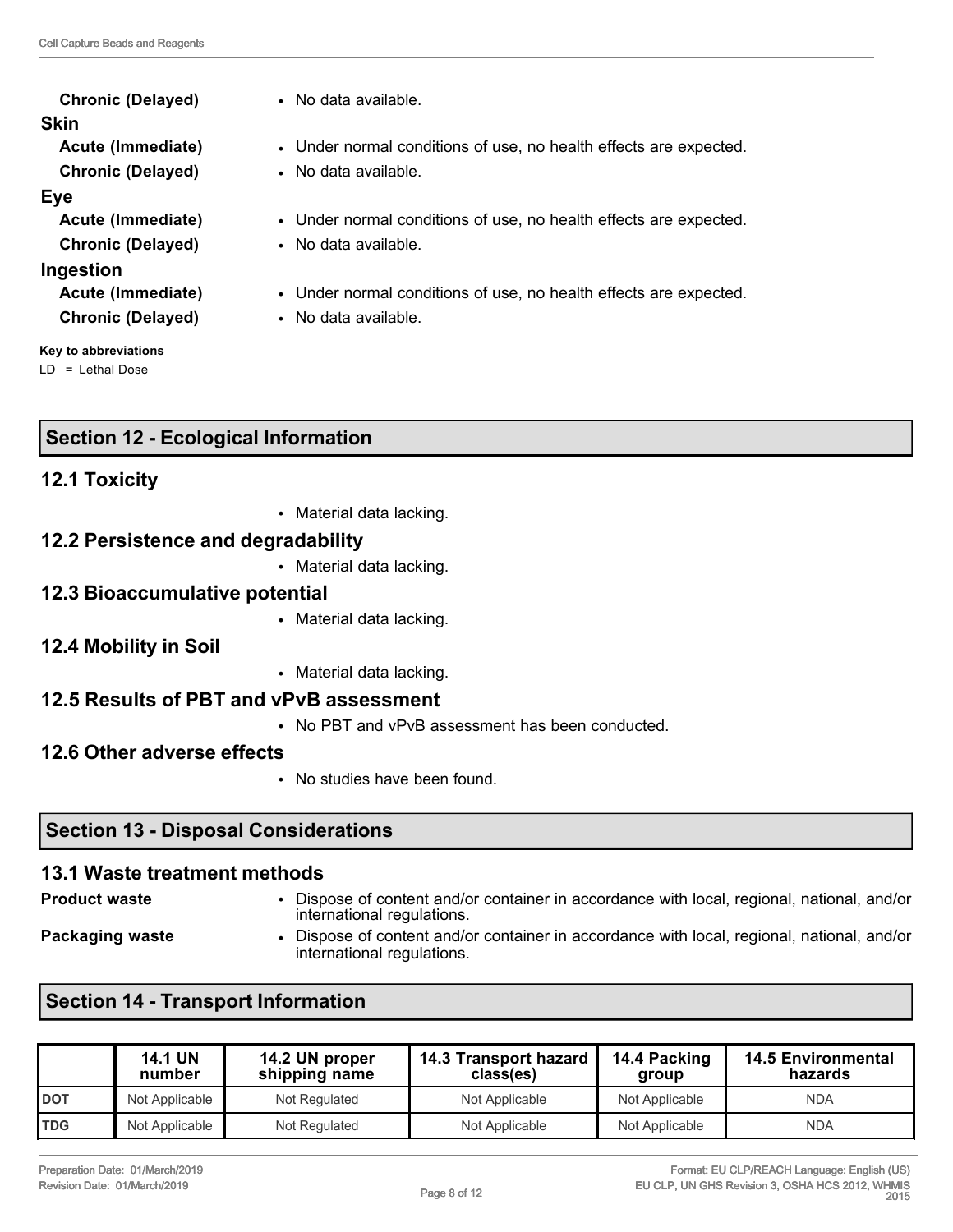| <b>IMO/IMDG</b>  | Not Applicable                                                                       | Not Regulated   | Not Applicable | Not Applicable | <b>NDA</b> |
|------------------|--------------------------------------------------------------------------------------|-----------------|----------------|----------------|------------|
| <b>IATA/ICAO</b> | Not Applicable                                                                       | Not Regulated   | Not Applicable | Not Applicable | <b>NDA</b> |
| user             | 14.6 Special precautions for                                                         | None specified. |                |                |            |
|                  | 14.7 Transport in bulk<br>according to Annex II of<br><b>Marpol and the IBC Code</b> | Data lacking.   |                |                |            |

# **Section 15 - Regulatory Information**

## **15.1 Safety, health and environmental regulations/legislation specific for the substance or mixture**

| <b>State Right To Know</b> |            |     |           |           |
|----------------------------|------------|-----|-----------|-----------|
| Component                  | CAS        | МA  | <b>NJ</b> | <b>PA</b> |
| Component B                | 19011-18-1 | No  | No        | No        |
| Hydrogen peroxide          | 17722-84-1 | Yes | Yes       | Yes       |
| <b>S</b> odium azide       | 26628-22-8 | Yes | Yes       | Yes       |
| Component C                | 151-21-3   | No  | No        | No        |

| Inventory                   |            |                   |                    |                  |                  |             |
|-----------------------------|------------|-------------------|--------------------|------------------|------------------|-------------|
| Component                   | <b>CAS</b> | <b>Canada DSL</b> | <b>Canada NDSL</b> | <b>EU EINECS</b> | <b>EU ELNICS</b> | <b>TSCA</b> |
| Component B                 | 9011-18-1  | Yes               | No                 | No               | No               | Yes         |
| Hydrogen peroxide 7722-84-1 |            | Yes               | <b>No</b>          | Yes              | No               | Yes         |
| l Sodium azide              | 26628-22-8 | Yes               | <b>No</b>          | Yes              | No               | Yes         |
| Component C                 | 151-21-3   | Yes               | No                 | Yes              | No               | Yes         |

## **Canada**

| ⊺Labor <sup>.</sup>                                      |                |                                                                                                                                                               |
|----------------------------------------------------------|----------------|---------------------------------------------------------------------------------------------------------------------------------------------------------------|
| Canada - WHMIS 1988 - Classifications of Substances      |                |                                                                                                                                                               |
| • Hydrogen peroxide                                      | 7722-84-1      | C, D2B, E (20%, 25%, 30%);<br>C, D <sub>1</sub> B, E, F (including $35\%$ ,<br>40%, 50%, 65%, 70%, 75%,<br>80%, 85%, 90%, 95%); C, D2B<br>$(9\%, 10\%, 15\%)$ |
| • Sodium azide                                           | 26628-22-8     | D <sub>1</sub> A                                                                                                                                              |
| • Component C                                            | $151 - 21 - 3$ | D <sub>2</sub> B                                                                                                                                              |
| • Component B                                            | 9011-18-1      | Not Listed                                                                                                                                                    |
| Canada - WHMIS 1988 - Ingredient Disclosure List         |                |                                                                                                                                                               |
| • Hydrogen peroxide                                      | 7722-84-1      | 1%                                                                                                                                                            |
| • Sodium azide                                           | 26628-22-8     | $1\%$                                                                                                                                                         |
| • Component C                                            | $151 - 21 - 3$ | $1\%$                                                                                                                                                         |
| • Component B                                            | 9011-18-1      | Not Listed                                                                                                                                                    |
| ⊦Environment<br>Canada - CEPA - Priority Substances List |                |                                                                                                                                                               |
| • Hydrogen peroxide                                      | 7722-84-1      | Not Listed                                                                                                                                                    |
| • Sodium azide                                           | 26628-22-8     | Not Listed                                                                                                                                                    |

• Component B 9011-18-1 Not Listed Preparation Date: 01/March/2019 Revision Date: 01/March/2019

• Component C 151-21-3 Not Listed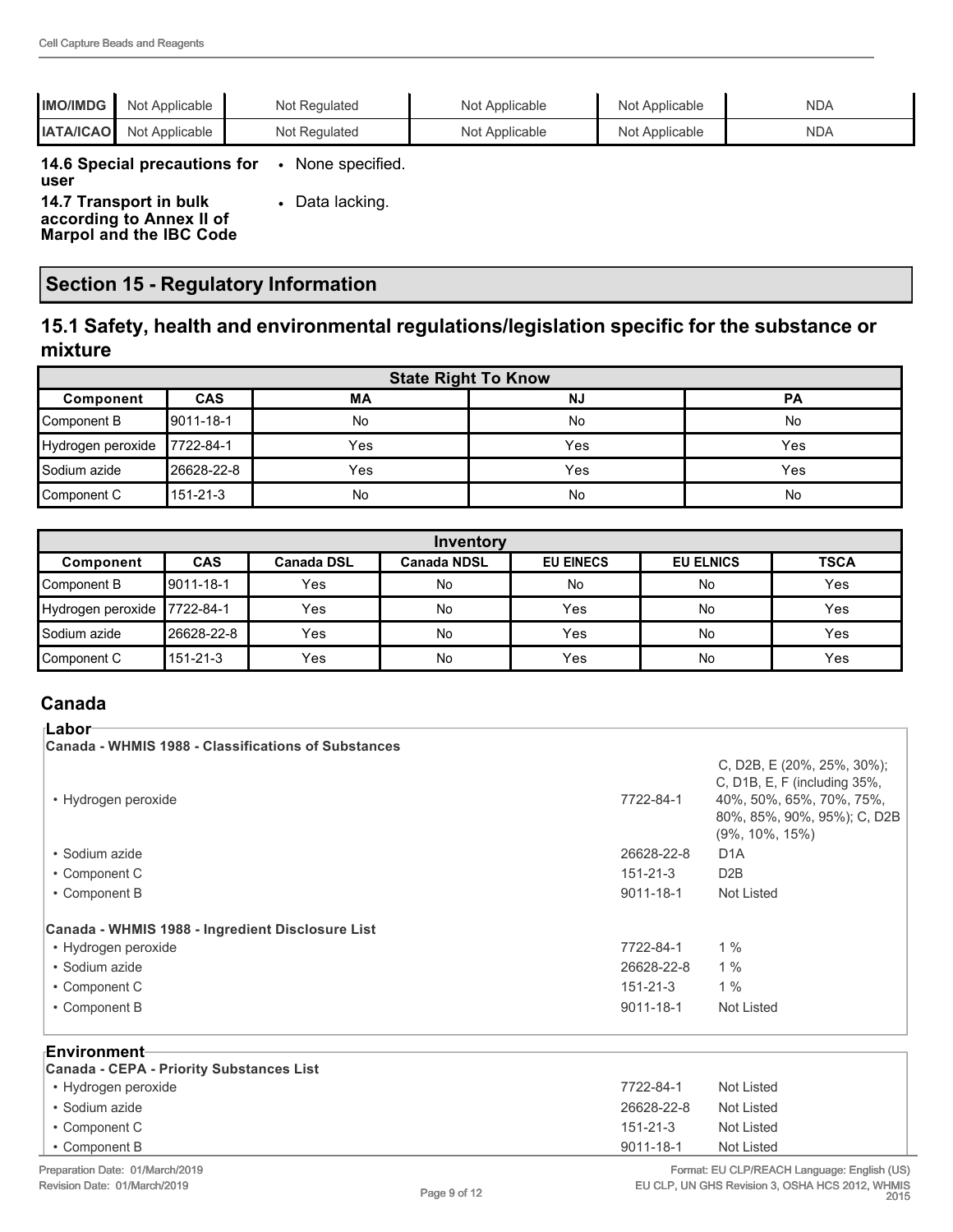## **United States**

| ⊦Labor                                                                                      |                 |                                 |
|---------------------------------------------------------------------------------------------|-----------------|---------------------------------|
| U.S. - OSHA - Process Safety Management - Highly Hazardous Chemicals<br>• Hydrogen peroxide | 7722-84-1       | 7500 lb TQ (>=52% by<br>weight) |
| • Sodium azide                                                                              | 26628-22-8      | Not Listed                      |
| • Component C                                                                               | $151 - 21 - 3$  | Not Listed                      |
| • Component B                                                                               | $9011 - 18 - 1$ | Not Listed                      |
| U.S. - OSHA - Specifically Regulated Chemicals                                              |                 |                                 |
| • Hydrogen peroxide                                                                         | 7722-84-1       | Not Listed                      |
| • Sodium azide                                                                              | 26628-22-8      | Not Listed                      |
| • Component C                                                                               | $151 - 21 - 3$  | Not Listed                      |
| • Component B                                                                               | $9011 - 18 - 1$ | Not Listed                      |
|                                                                                             |                 |                                 |

| Environment                                                               |                |                                                                                                                                                    |
|---------------------------------------------------------------------------|----------------|----------------------------------------------------------------------------------------------------------------------------------------------------|
| U.S. - CAA (Clean Air Act) - 1990 Hazardous Air Pollutants                |                |                                                                                                                                                    |
| • Hydrogen peroxide                                                       | 7722-84-1      | Not Listed                                                                                                                                         |
| · Sodium azide                                                            | 26628-22-8     | <b>Not Listed</b>                                                                                                                                  |
| • Component C                                                             | $151 - 21 - 3$ | <b>Not Listed</b>                                                                                                                                  |
| • Component B                                                             | 9011-18-1      | <b>Not Listed</b>                                                                                                                                  |
| U.S. - CERCLA/SARA - Hazardous Substances and their Reportable Quantities |                |                                                                                                                                                    |
| • Hydrogen peroxide                                                       | 7722-84-1      | <b>Not Listed</b>                                                                                                                                  |
| · Sodium azide                                                            | 26628-22-8     | 1000 lb final RQ; 454 kg final<br><b>RQ</b>                                                                                                        |
| • Component C                                                             | $151 - 21 - 3$ | <b>Not Listed</b>                                                                                                                                  |
| • Component B                                                             | 9011-18-1      | <b>Not Listed</b>                                                                                                                                  |
| U.S. - CERCLA/SARA - Radionuclides and Their Reportable Quantities        |                |                                                                                                                                                    |
| • Hydrogen peroxide                                                       | 7722-84-1      | <b>Not Listed</b>                                                                                                                                  |
| • Sodium azide                                                            | 26628-22-8     | <b>Not Listed</b>                                                                                                                                  |
| • Component C                                                             | $151 - 21 - 3$ | Not Listed                                                                                                                                         |
| • Component B                                                             | 9011-18-1      | Not Listed                                                                                                                                         |
| U.S. - CERCLA/SARA - Section 302 Extremely Hazardous Substances EPCRA RQs |                |                                                                                                                                                    |
| • Hydrogen peroxide                                                       | 7722-84-1      | 1000 lb EPCRA RQ<br>(concentration >52%)                                                                                                           |
| • Sodium azide                                                            | 26628-22-8     | 1000 lb EPCRA RQ                                                                                                                                   |
| • Component C                                                             | $151 - 21 - 3$ | <b>Not Listed</b>                                                                                                                                  |
| • Component B                                                             | 9011-18-1      | <b>Not Listed</b>                                                                                                                                  |
| U.S. - CERCLA/SARA - Section 302 Extremely Hazardous Substances TPQs      |                |                                                                                                                                                    |
| • Hydrogen peroxide                                                       | 7722-84-1      | 1000 lb TPQ (concentration<br>$>52\%$ )                                                                                                            |
| · Sodium azide                                                            | 26628-22-8     | 500 lb TPQ (this material is a<br>reactive solid, the TPQ does<br>not default to 10000 pounds<br>for non-powder, non-molten,<br>non-solution form) |
| • Component C                                                             | $151 - 21 - 3$ | <b>Not Listed</b>                                                                                                                                  |
| • Component B                                                             | 9011-18-1      | Not Listed                                                                                                                                         |
|                                                                           |                |                                                                                                                                                    |

#### **U.S. - CERCLA/SARA - Section 313 - Emission Reporting**

 $\overline{a}$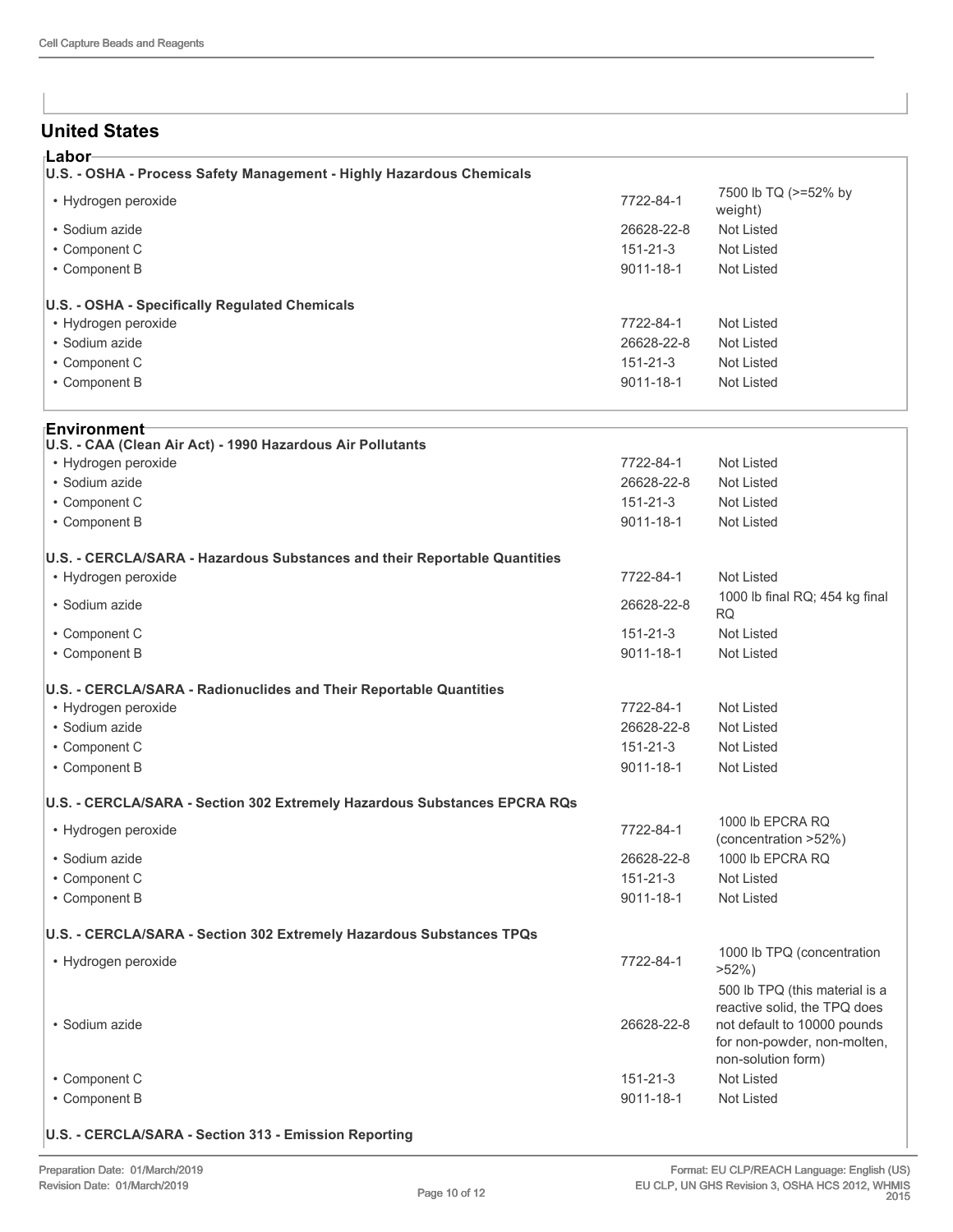| • Hydrogen peroxide                                     | 7722-84-1       | Not Listed                        |
|---------------------------------------------------------|-----------------|-----------------------------------|
| • Sodium azide                                          | 26628-22-8      | 1.0 % de minimis<br>concentration |
| • Component C                                           | $151 - 21 - 3$  | Not Listed                        |
| • Component B                                           | 9011-18-1       | Not Listed                        |
| U.S. - CERCLA/SARA - Section 313 - PBT Chemical Listing |                 |                                   |
| • Hydrogen peroxide                                     | 7722-84-1       | Not Listed                        |
| • Sodium azide                                          | 26628-22-8      | Not Listed                        |
| • Component C                                           | $151 - 21 - 3$  | Not Listed                        |
| • Component B                                           | $9011 - 18 - 1$ | Not Listed                        |

## **United States - California**

| Environment⊤                                                              |                 |                   |
|---------------------------------------------------------------------------|-----------------|-------------------|
| U.S. - California - Proposition 65 - Carcinogens List                     |                 |                   |
| • Hydrogen peroxide                                                       | 7722-84-1       | Not Listed        |
| · Sodium azide                                                            | 26628-22-8      | <b>Not Listed</b> |
| • Component C                                                             | $151 - 21 - 3$  | <b>Not Listed</b> |
| • Component B                                                             | $9011 - 18 - 1$ | <b>Not Listed</b> |
| U.S. - California - Proposition 65 - Developmental Toxicity               |                 |                   |
| • Hydrogen peroxide                                                       | 7722-84-1       | <b>Not Listed</b> |
| · Sodium azide                                                            | 26628-22-8      | <b>Not Listed</b> |
| • Component C                                                             | 151-21-3        | <b>Not Listed</b> |
| • Component B                                                             | $9011 - 18 - 1$ | Not Listed        |
| U.S. - California - Proposition 65 - Maximum Allowable Dose Levels (MADL) |                 |                   |
| • Hydrogen peroxide                                                       | 7722-84-1       | <b>Not Listed</b> |
| · Sodium azide                                                            | 26628-22-8      | <b>Not Listed</b> |
| • Component C                                                             | $151 - 21 - 3$  | <b>Not Listed</b> |
| • Component B                                                             | $9011 - 18 - 1$ | <b>Not Listed</b> |
| U.S. - California - Proposition 65 - No Significant Risk Levels (NSRL)    |                 |                   |
| • Hydrogen peroxide                                                       | 7722-84-1       | <b>Not Listed</b> |
| · Sodium azide                                                            | 26628-22-8      | <b>Not Listed</b> |
| • Component C                                                             | $151 - 21 - 3$  | <b>Not Listed</b> |
| • Component B                                                             | $9011 - 18 - 1$ | <b>Not Listed</b> |
| U.S. - California - Proposition 65 - Reproductive Toxicity - Female       |                 |                   |
| • Hydrogen peroxide                                                       | 7722-84-1       | <b>Not Listed</b> |
| · Sodium azide                                                            | 26628-22-8      | <b>Not Listed</b> |
| • Component C                                                             | $151 - 21 - 3$  | <b>Not Listed</b> |
| • Component B                                                             | $9011 - 18 - 1$ | <b>Not Listed</b> |
| U.S. - California - Proposition 65 - Reproductive Toxicity - Male         |                 |                   |
| • Hydrogen peroxide                                                       | 7722-84-1       | <b>Not Listed</b> |
| · Sodium azide                                                            | 26628-22-8      | <b>Not Listed</b> |
| • Component C                                                             | $151 - 21 - 3$  | <b>Not Listed</b> |
| • Component B                                                             | $9011 - 18 - 1$ | <b>Not Listed</b> |
|                                                                           |                 |                   |

# **15.2 Chemical Safety Assessment**

• No Chemical Safety Assessment has been carried out.